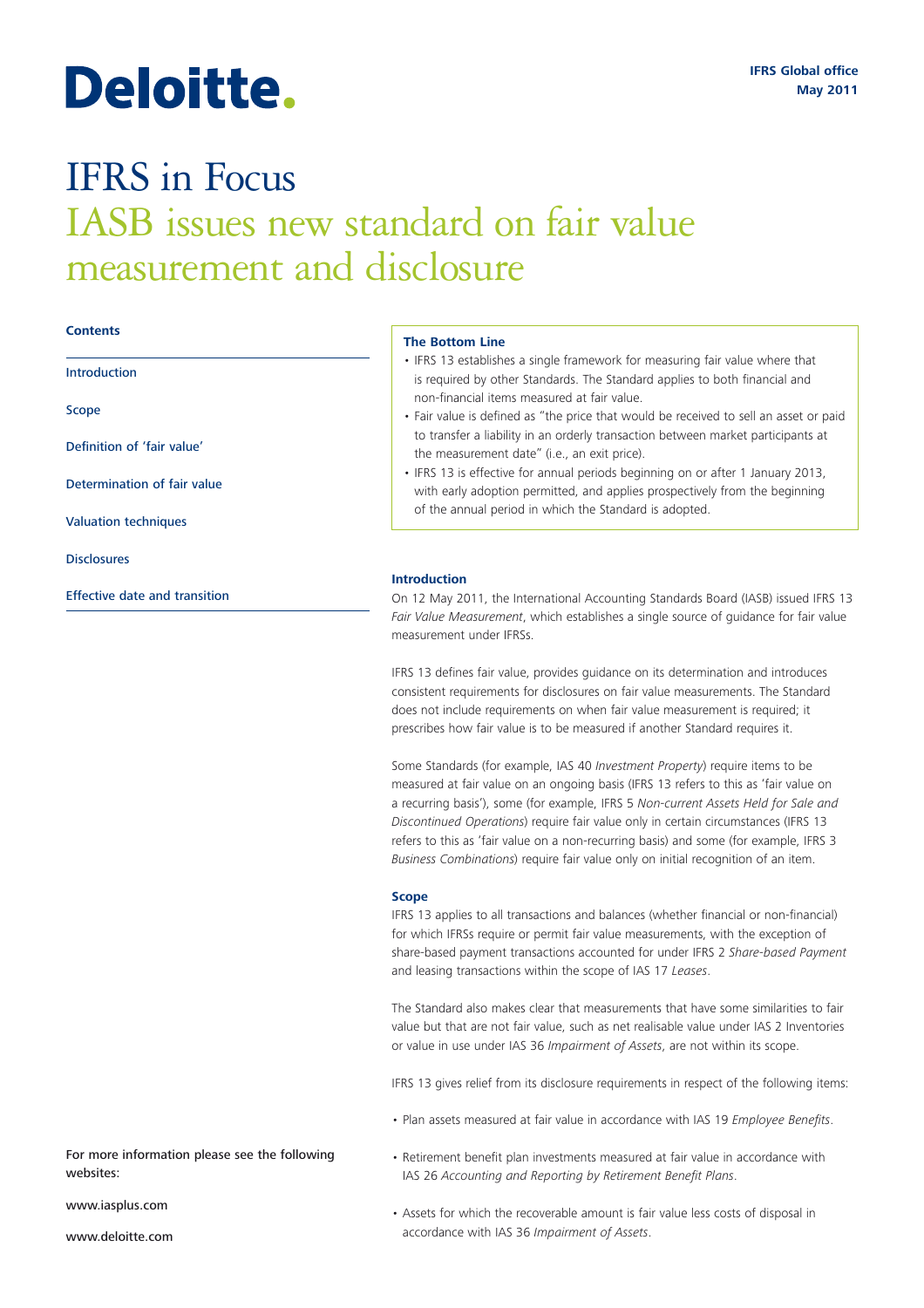#### **Definition of 'fair value'**

The Standard defines fair value as "the price that would be received to sell an asset or paid to transfer a liability in an orderly transaction between market participants at the measurement date." This is sometimes referred to as an 'exit price'.

#### **Determination of fair value**

IFRS 13 indicates that an entity must determine the following to arrive at an appropriate measure of fair value:

- The asset or liability being measured (consistent with its unit of account).
- The principal (or most advantageous) market in which an orderly transaction would take place for the asset or liability.
- For a non-financial asset, the highest and best use of the asset and whether the asset is used in combination with other assets or on a stand-alone basis. The appropriate valuation technique(s) for the entity to use when measuring fair value, focusing on inputs a market participant would use when pricing the asset or liability.
- Those assumptions that market participants would use when pricing the asset or liability.

#### *Principal (or most advantageous) market*

Fair value is the price that would be achieved if an asset were sold (or liability transferred) to a market participant in the principal market (i.e., the market with the greatest volume and level of activity for that asset or liability). If there is no principal market, the price in the most advantageous market (i.e., the market in which the entity could achieve the most beneficial price) is used.

In the absence of evidence to the contrary, the market in which the entity normally transacts would be presumed to be the principal or most advantageous market. If location is a characteristic of an asset, the price should be adjusted for costs that would be incurred to transport the asset to or from the principal (or most advantageous) market. However, transaction costs would not be included in a fair value measurement because such costs are not a characteristic of the asset or liability.

#### *Highest and best use*

The fair value of a non-financial asset is measured on the basis of the highest and best use of the asset by a market participant. In determining the highest and best use, an entity must contemplate whether the use of the asset is "physically possible, legally permissible, and financially feasible." Unless market or other factors suggest otherwise, an entity's current use of a non-financial asset is presumed to be its highest and best use.

Some entities may purposefully decide not to employ an asset at its highest and best use (e.g., when an entity holds an asset defensively to prevent others from using it). In such circumstances, IFRS 13 continues to require measurement based on the highest and best use and also requires disclosure of the fact that the asset is not used in that way.

In circumstances in which the highest and best use of an asset is in combination with an asset group (e.g., a business) but the unit of account is the individual asset, the fair value of that asset would be measured under the assumption that a market participant has, or can obtain, the complementary assets or liabilities.

#### *Liabilities and own equity*

The fair value of a liability or equity instrument of the entity is determined under the assumption that the instrument would be transferred on the measurement date, but would remain outstanding (i.e., it is a transfer value, not an extinguishment or settlement cost).

The Standard provides a hierarchy of methods for arriving at this value, stating that when a quoted price for the transfer of the liability or equity is not available, the fair value of the liability or equity instrument from the perspective of a market participant holding the item as an asset is used in preference to a value determined using a valuation technique.

Regardless of the method used, the fair value of a liability must take account of non-performance risk – including the entity's own credit risk.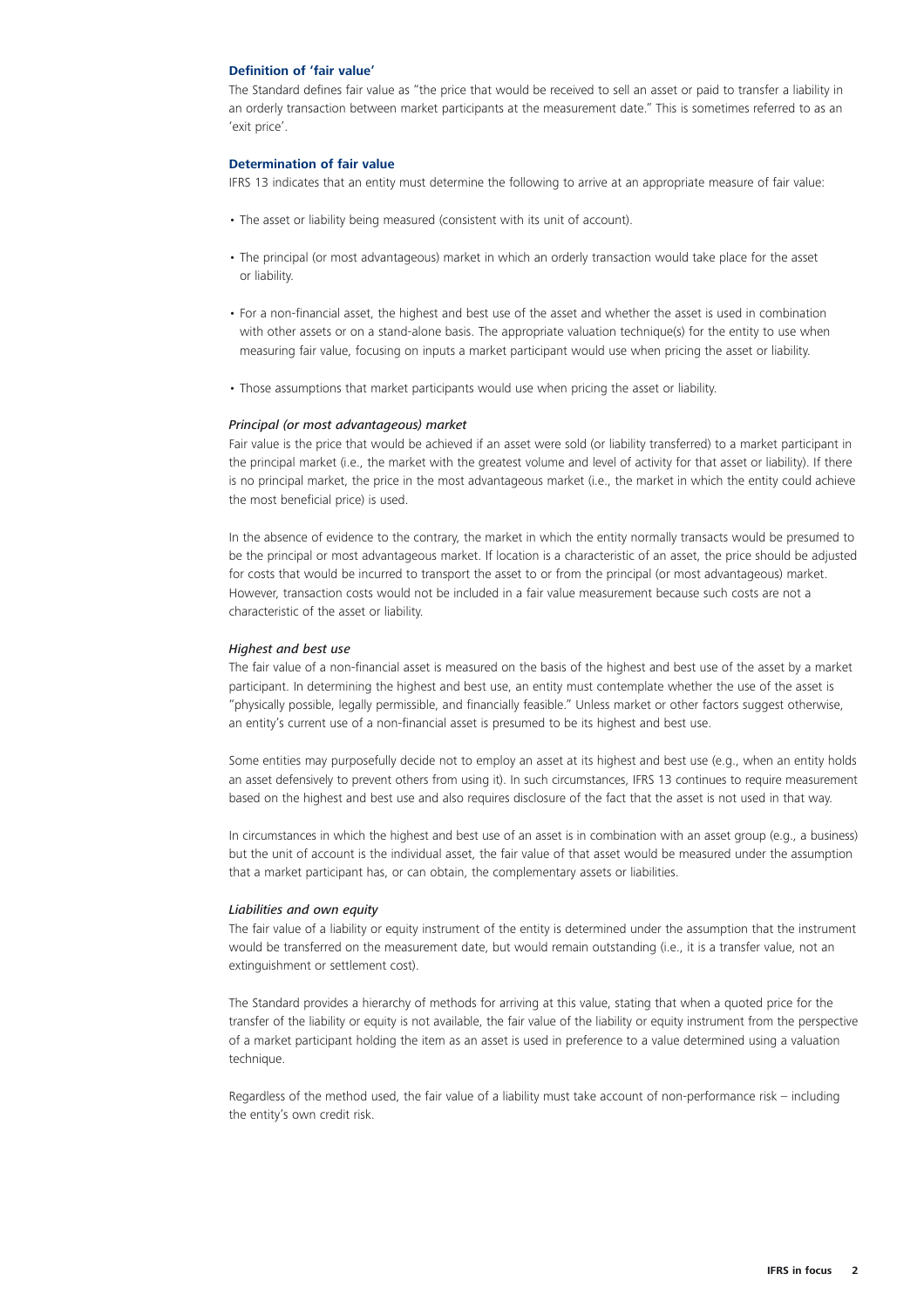#### *Offsetting market risks or counterparty credit risk*

The Standard allows a limited exception to the basic fair value measurement principles for a reporting entity that holds a group of financial assets and financial liabilities with offsetting positions in particular market risks as defined in IFRS 7 *Financial Instruments: Disclosures* or counterparty credit risk (also as defined in IFRS 7) and manages those holdings on the basis of the entity's net exposure to either risk. This exception allows the reporting entity, if certain criteria are met, to measure the fair value of the net asset or liability position in a manner consistent with how market participants would price the net risk position.

#### **Observations**

The measurement of the fair value of a portfolio of financial assets and financial liabilities on the basis of net exposure does not affect the financial statement presentation of these instruments. The requirements of other IFRSs on offsetting assets and liabilities must still be met in order to present a net position. If those requirements are not met, and hence the assets and liabilities are presented on a gross basis, an entity should allocate any ortfolio-level adjustments to the individual assets and liabilities "on a reasonable and consistent basis using a methodology appropriate in the circumstances."

Note that the IASB issued its exposure draft ED/2011/01 *Offsetting Financial Assets and Financial Liabilities* on 28 January 2011. This ED would provide clarifying guidance in applying the current offsetting principles in IAS 32 and proposes additional qualitative and quantitative disclosures about financial assets and financial liabilities subject to offsetting. For more information about the ED, see Deloitte's February 2011 IFRS in Focus.

When an entity has elected a policy to apply the exception to a portfolio in which the market risks being offset are substantially the same, the entity should apply the price within the bid-ask spread that is most representative of fair value to the entity's net exposure to those market risks.

The Standard also indicates that when netting credit risk exposures with a particular counterparty in a fair value measurement, the entity should consider whether market participants would take into account any existing arrangements that mitigate risk exposure (e.g., a master netting agreement) in the event of default.

#### **Valuation techniques**

When transactions are directly observable in a market, the determination of fair value can be relatively straightforward, but when they are not, a valuation technique is used. IFRS 13 describes three valuation techniques an entity might use to determine fair value.

- The market approach An entity "uses prices and other relevant information generated by market transactions involving identical or comparable (i.e., similar) assets, liabilities or a group of assets and liabilities."
- The income approach An entity converts future amounts (e.g., cash flows or income and expenses) to a single current (i.e., discounted) amount.
- The cost approach An entity determines a value which "reflects the amount that would be required currently to replace the service capacity of an asset (often referred to as current replacement cost)."

A valuation technique should be selected, and consistently applied, to maximise the use of relevant observable inputs (and minimise unobservable inputs).

#### *Premiums and discounts*

The Standard permits a premium or a discount to be included in a fair value measurement only when it is consistent with the unit of account for the item. This means that premiums or discounts that reflect size as a characteristic of the entity's holding (e.g., a blockage factor reducing the price which could be achieved on disposal of an entire large equity holding) rather than as a characteristic of the asset or liability (e.g., a control premium when measuring the fair value of a controlling interest) are not included.

#### **Observations**

Unit of account guidance is outside the scope of IFRS 13. Therefore, entities should look to other IFRSs for unit of account guidance.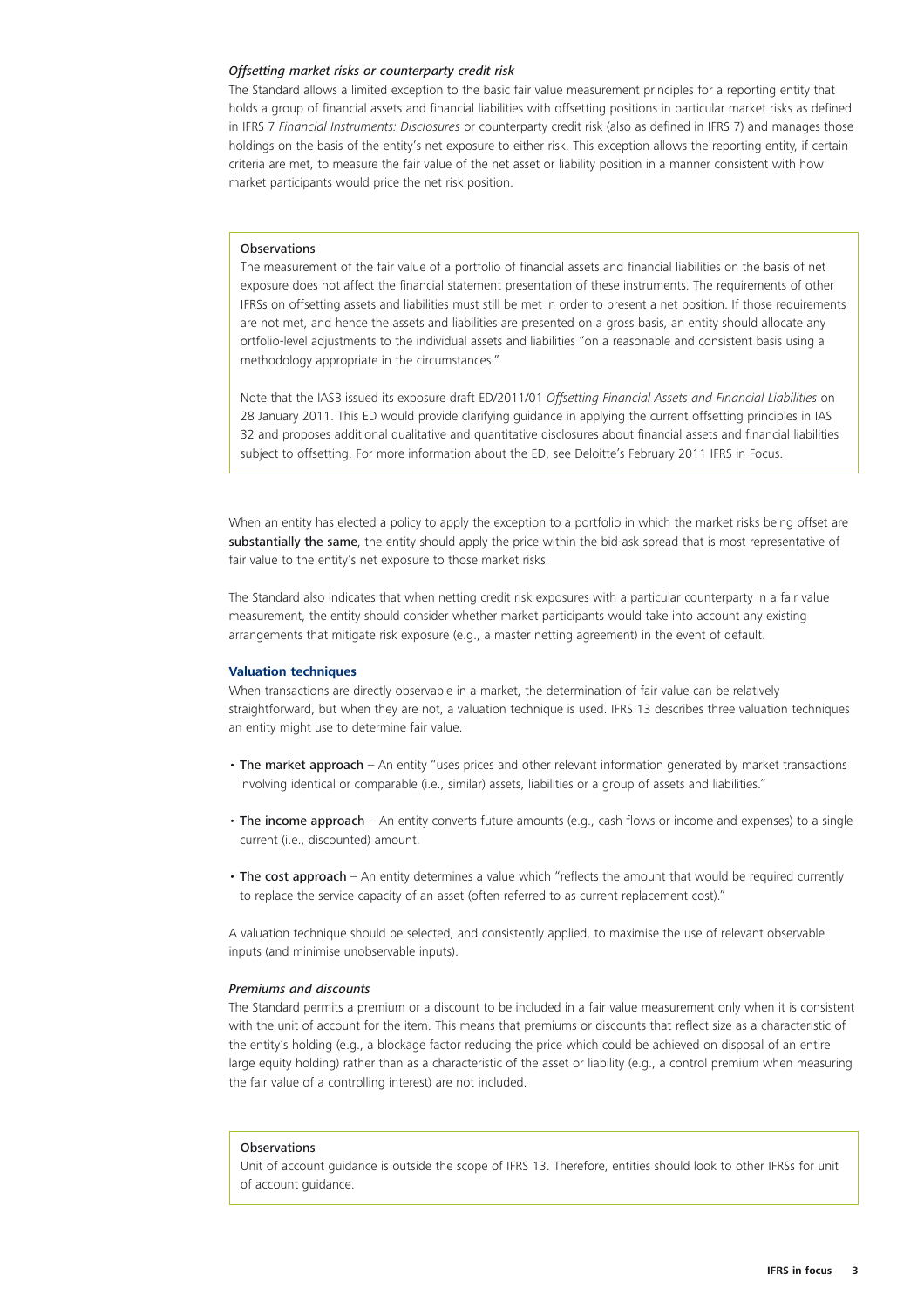#### *Fair Value at initial recognition*

If the transaction price for an item is determined to be its fair value at that date, then any valuation technique utilising unobservable inputs must be calibrated to show that fair value at initial recognition, thus ensuring that future remeasurements reflect only changes in value subsequent to initial recognition.

If, on the other hand, the fair value at initial recognition differs from the transaction price the resulting gain or loss must be recognized in profit or loss unless another IFRS specifies a different treatment. For financial assets or financial liabilities, both IFRS 9 and IAS 39 specify how to account for a difference between the initial fair value and the transaction price.

#### **Disclosures**

IFRS 13 requires a number of quantitative and qualitative disclosures about fair value measurements. Many of these are related to the following three-level fair value hierarchy on the basis of the inputs to the valuation technique:

- Level 1inputs are fully observable (e.g., unadjusted quoted prices in an active market for identical assets and liabilities that the entity can access at the measurement date);
- Level 2 inputs are those other than quoted prices within Level 1 that are directly or indirectly observable; and
- Level 3 inputs are unobservable.

An asset or liability is included in its entirety in one of the three levels on the basis of the lowest-level input that is significant to its valuation.

Disclosures based on this hierarchy are already required for financial instruments under IFRS 7, but IFRS 13 extends them to cover all assets and liabilities within its scope. Required disclosures are highlighted in the table below.

Some disclosure requirements differ depending on whether the fair value calculation is performed on a recurring or non-recurring basis. IFRS 13 defines recurring and non-recurring fair value measurements of assets and liabilities as follows:

- Recurring those that other IFRSs require or permit in the statement of financial position at the end of each reporting period.
- Non-recurring those that other IFRSs require or permit in the statement of financial position in particular circumstances.

|                                                                                                                                                                                                                     | <b>For assets and liabilities</b><br>measured at fair value in the<br>statement of financial position<br>after initial recognition |                      | Disclosed at fair value<br>in the footnotes to the |
|---------------------------------------------------------------------------------------------------------------------------------------------------------------------------------------------------------------------|------------------------------------------------------------------------------------------------------------------------------------|----------------------|----------------------------------------------------|
| <b>Required disclosure</b>                                                                                                                                                                                          | <b>Recurring</b>                                                                                                                   | <b>Non-recurring</b> | financial statements                               |
| The fair value at the reporting date                                                                                                                                                                                | ✓                                                                                                                                  | ✓                    | ✓                                                  |
| The reason it is measured at fair value                                                                                                                                                                             |                                                                                                                                    | ✓                    |                                                    |
| The level in the three level fair value hierarchy                                                                                                                                                                   | ✓                                                                                                                                  | ✓                    | ✓                                                  |
| The amounts of transfers between Levels 1 and 2.<br>the reasons for those transfers, and the entity's policy<br>for determining when transfers between levels are<br>deemed to have occurred                        | ✓                                                                                                                                  |                      |                                                    |
| For Levels 2 and 3 a description of the valuation technique(s)<br>and inputs used                                                                                                                                   | ✓                                                                                                                                  | $\checkmark$         | ✓                                                  |
| For Level 2 and 3 fair value measurements for which there<br>has been a change in valuation technique, disclose the<br>change and the reason(s) for making it                                                       | ✓                                                                                                                                  | ✓                    | ✓                                                  |
| If the highest and best use of an nonfinancial asset differs<br>from its current use, disclose that fact and why the<br>non-financial asset is being used in a manner that differs<br>from its highest and best use | $\checkmark$                                                                                                                       | ✓                    | ✓                                                  |
| Information sufficient to permit reconciliation between the<br>disclosure of classes of assets and liabilities by fair value<br>hierarchy and the line items presented in the statement of<br>financial position    | ✓                                                                                                                                  | ✓                    |                                                    |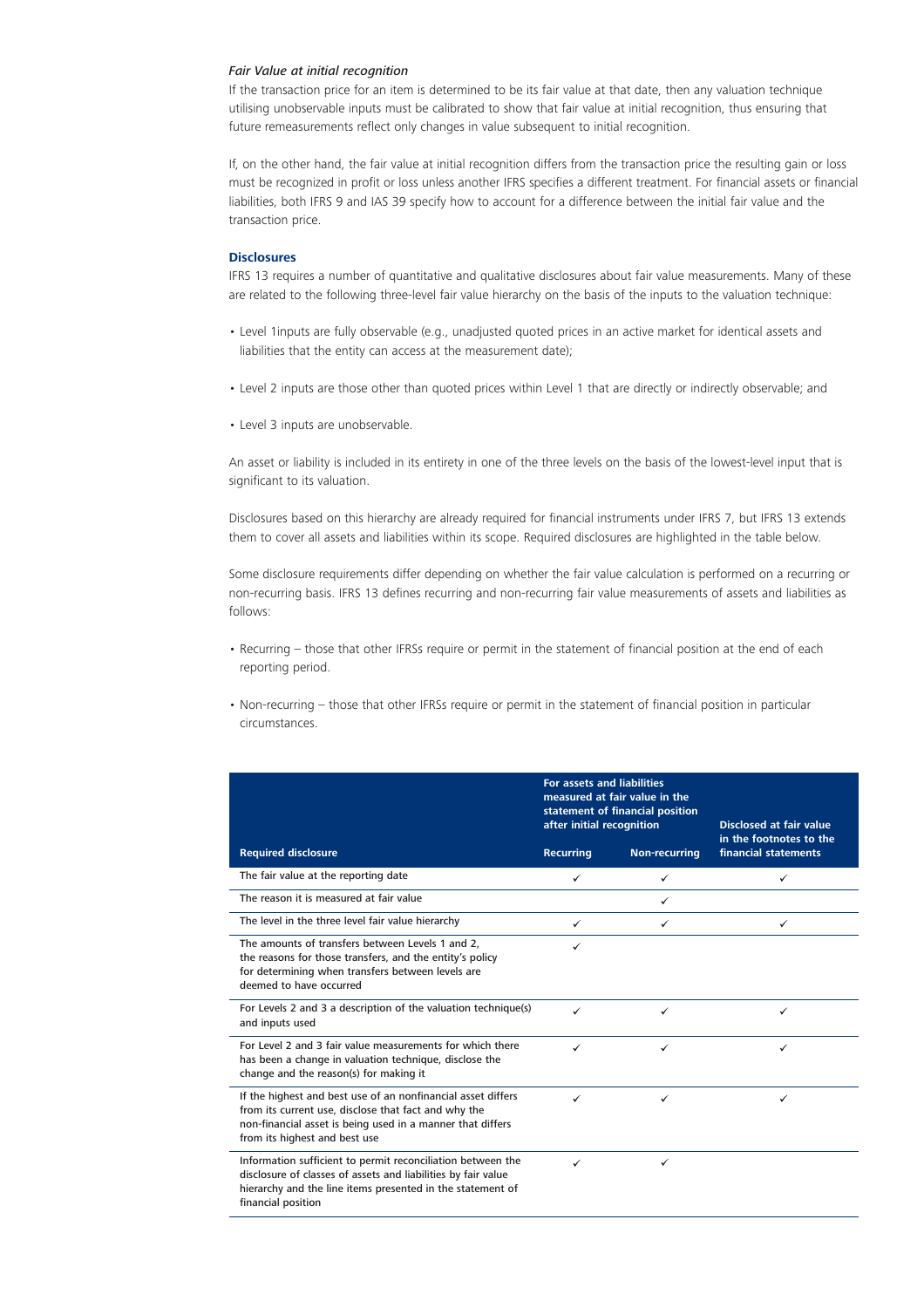|                                                                                                                                                                                                                                                                                                                                                                                                                                                                                                                                  | For assets and liabilities<br>measured at fair value in the<br>statement of financial position<br>after initial recognition |                      | Disclosed at fair value in<br>the footnotes to the |
|----------------------------------------------------------------------------------------------------------------------------------------------------------------------------------------------------------------------------------------------------------------------------------------------------------------------------------------------------------------------------------------------------------------------------------------------------------------------------------------------------------------------------------|-----------------------------------------------------------------------------------------------------------------------------|----------------------|----------------------------------------------------|
| <b>Required disclosure</b>                                                                                                                                                                                                                                                                                                                                                                                                                                                                                                       | <b>Recurring</b>                                                                                                            | <b>Non-recurring</b> | financial statements                               |
| If an entity makes an accounting policy decision to use the<br>exception in paragraph 46 (see Offsetting discussion within<br>this In Focus), disclose that fact                                                                                                                                                                                                                                                                                                                                                                 | ✓                                                                                                                           | ✓                    |                                                    |
| For a liability measured at fair value, disclose the existence<br>of any credit enhancement and whether it is reflected in the<br>fair value measurement of the liability                                                                                                                                                                                                                                                                                                                                                        | ✓                                                                                                                           | ✓                    |                                                    |
| The following disclosure requirements apply to fair value measurements using significant unobservable inputs (Level 3)                                                                                                                                                                                                                                                                                                                                                                                                           |                                                                                                                             |                      |                                                    |
| Quantitative information about the significant unobservable<br>inputs used in the fair value measurement (see Appendix A<br>for an example of this quantitative disclosure requirement)                                                                                                                                                                                                                                                                                                                                          | ✓                                                                                                                           | ✓                    |                                                    |
| A reconciliation of the opening and closing balances with<br>separate disclosure of (i) amounts in profit or loss (and line<br>item in which they are recognized), (ii) amounts in other<br>comprehensive income, (iii) amounts of purchases, sales,<br>issues and settlements (each type separately), and (iv) and<br>the amounts of any transfers in or out of Level 3 (including<br>the reasons for those transfers, and the entity's policy for<br>determining when transfers between levels are deemed to<br>have occurred) | $\checkmark$                                                                                                                |                      |                                                    |
| The amount of total gains or losses for the period included<br>in profit or loss that is attributable to the change in<br>unrealised gains or losses for those assets and liabilities held<br>at the reporting date and the line item(s) in which the gains<br>or losses are recognised                                                                                                                                                                                                                                          | $\checkmark$                                                                                                                |                      |                                                    |
| Description of the valuations processes including for example<br>how an entity decides its valuation policies and procedures<br>and analyses changes in fair value from period to period                                                                                                                                                                                                                                                                                                                                         | ✓                                                                                                                           | ✓                    |                                                    |
| Narrative description of the sensitivity of fair value to<br>changes in unobservable inputs if a change in those inputs<br>to a different amount might result in a significantly higher<br>or lower fair value measurement and a description of the<br>interrelationships between unobservable inputs including<br>how such interrelationship might magnify or mitigate the<br>impact to fair value from changes in such inputs                                                                                                  | ✓                                                                                                                           |                      |                                                    |
| For financial assets and financial liabilities, when a change in<br>one or more of the unobservable inputs to reflect reasonably<br>possible alternative assumptions would change fair value<br>significantly, an entity shall disclose that fact, the effect of<br>those changes, and how the effect of the change is<br>calculated                                                                                                                                                                                             | ✓                                                                                                                           |                      |                                                    |

#### **Effective date and transition**

IFRS 13 is effective for annual periods beginning on or after 1 January 2013. Early application is permitted. Therefore, entities are allowed to apply the measurement and disclosure requirements as soon as practicable. Entities that choose to adopt the standard early should disclose that fact.

IFRS 13 should be applied prospectively from the beginning of the annual period in which it is adopted.